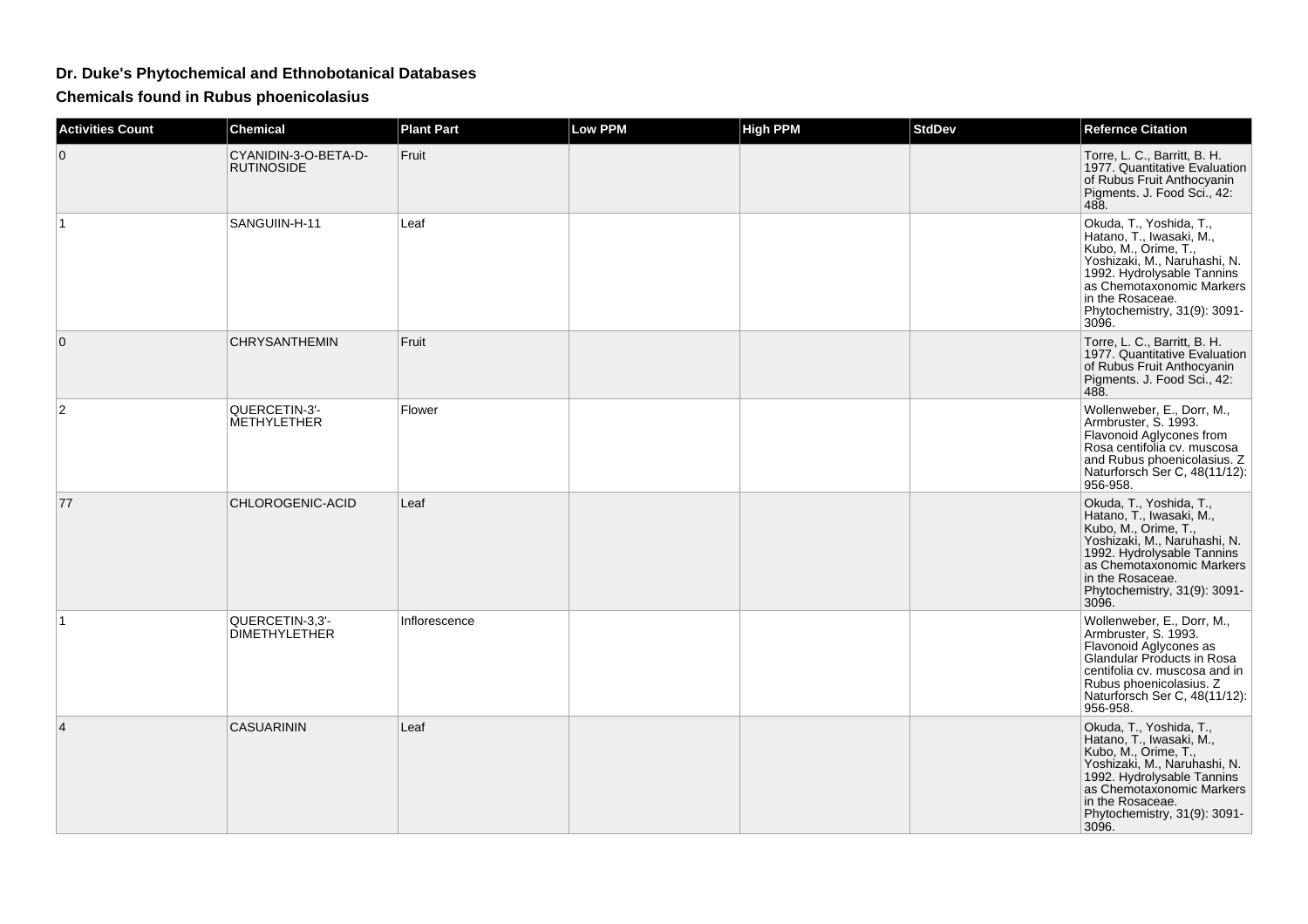| <b>Activities Count</b> | <b>Chemical</b>                         | <b>Plant Part</b> | <b>Low PPM</b> | <b>High PPM</b> | <b>StdDev</b> | <b>Refernce Citation</b>                                                                                                                                                                                                                                                                              |
|-------------------------|-----------------------------------------|-------------------|----------------|-----------------|---------------|-------------------------------------------------------------------------------------------------------------------------------------------------------------------------------------------------------------------------------------------------------------------------------------------------------|
|                         | QUERCETIN-3,3'-<br><b>DIMETHYLETHER</b> | Flower            |                |                 |               | Wollenweber, E., Dorr, M.,<br>Armbruster, S. 1993.<br>Flavonoid Aglycones from<br>Rosa centifolia cv. muscosa<br>and Rubus phoenicolasius. Z<br>Naturforsch Ser C, 48(11/12):<br>956-958.                                                                                                             |
| $\mathbf 0$             | <b>CARYATIN</b>                         | Inflorescence     |                |                 |               | Wollenweber, E., Dorr, M.,<br>Armbruster, S. 1993.<br>Flavonoid Aglycones as<br>Glandular Products in Rosa<br>centifolia cv. muscosa and in<br>Rubus phoenicolasius. Z<br>Naturforsch Ser C, 48(11/12):<br>956-958.                                                                                   |
| 9                       | PEDUNCULAGIN                            | Leaf              |                |                 |               |                                                                                                                                                                                                                                                                                                       |
| $\mathbf 0$             | <b>CARYATIN</b>                         | Flower            |                |                 |               | Wollenweber, E., Dorr, M.,<br>Armbruster, S. 1993.<br>Flavonoid Aglycones from<br>Rosa centifolia cv. muscosa<br>and Rubus phoenicolasius. Z<br>Naturforsch Ser C, 48(11/12):<br>956-958.                                                                                                             |
| $\mathbf 0$             | LAMBERTIANIN-D                          | Leaf              |                |                 |               | Tanaka, T., Tachibana, H.,<br>Nonaka, G., Nishioka, I.,<br>Hsu, F.L., Kohda, H.,<br>Tanaka, O. 1993. Tannins and<br>Related Compounds. CXXII.<br>New Dimeric, Trimeric and<br>Tetrameric Ellagitannins,<br>Lambertianins A-D, from<br>Rubus lambertianus. Chem &<br>Pharm Bull, 41(7): 1214-<br>1220. |
| $\mathbf 0$             | LAMBERTIANIN-C                          | Leaf              |                |                 |               | Tanaka, T., Tachibana, H.,<br>Nonaka, G., Nishioka, I.,<br>Hsu, F.L., Kohda, H.,<br>Tanaka, O. 1993. Tannins and<br>Related Compounds. CXXII.<br>New Dimeric, Trimeric and<br>Tetrameric Ellagitannins,<br>Lambertianins A-D, from<br>Rubus lambertianus. Chem &<br>Pharm Bull, 41(7): 1214-<br>1220. |
| 0                       | <b>ISOKAEMPFERIDE</b>                   | Flower            |                |                 |               | Wollenweber, E., Dorr, M.,<br>Armbruster, S. 1993.<br>Flavonoid Aglycones from<br>Rosa centifolia cv. muscosa<br>and Rubus phoenicolasius. Z<br>Naturforsch Ser C, 48(11/12):<br>956-958.                                                                                                             |